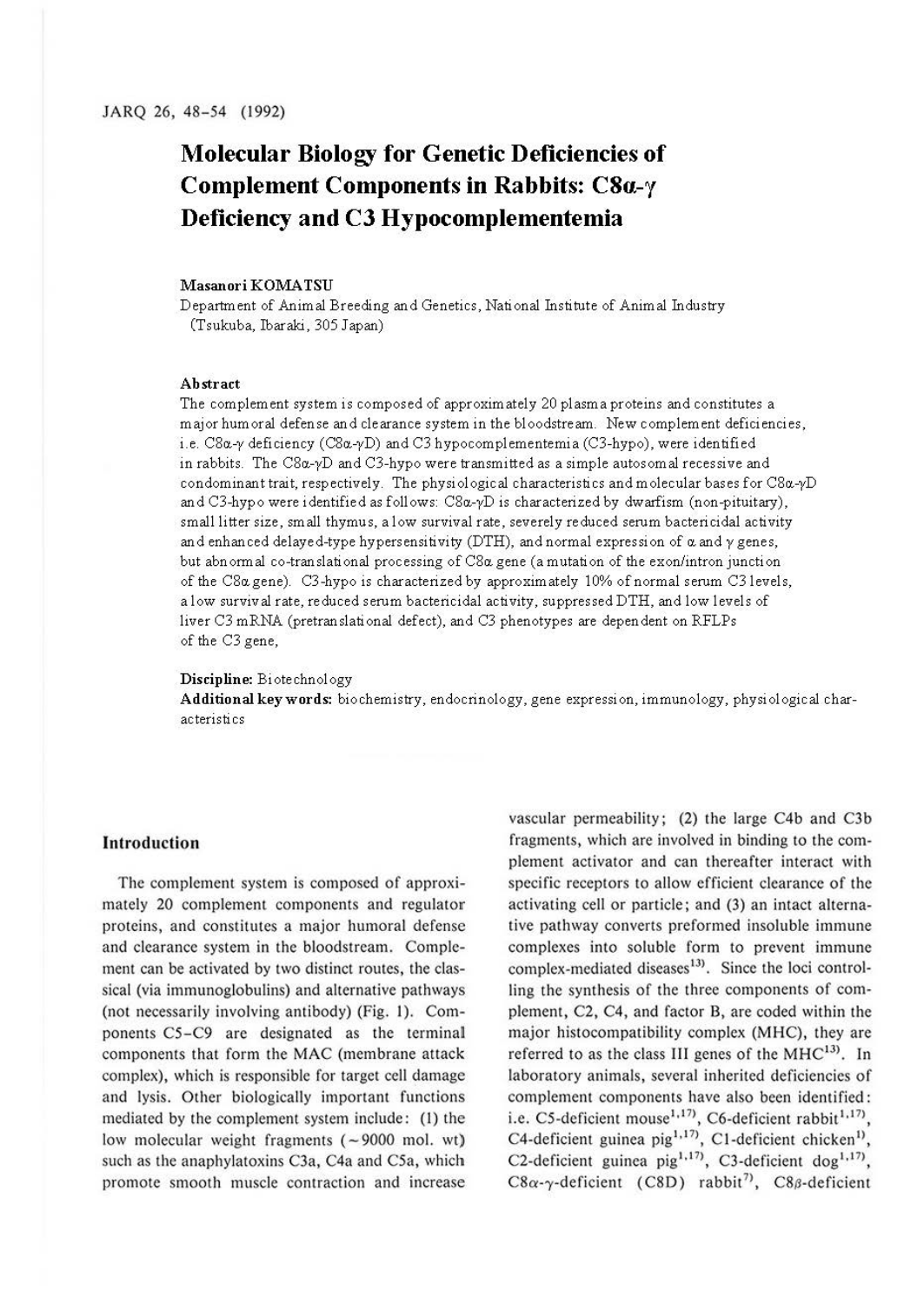

Fig. 1. The classical and alternative pathways of complement activation Source: Law and Reid (1988)<sup>13)</sup>.

mouse<sup>18)</sup>, C3-deficient guinea pig<sup>1,17)</sup>, and C3 hypocomplementemic rabbit<sup>8)</sup>.

The purpose of this paper is to review the physiological characteristics and molecular bases for genetic  $C8\alpha-\gamma$  deficiency and C3 hypocomplementemia in rabbits.

# Rabbit  $C8\alpha-\gamma$  deficiency

The eighth component of complement (C8), one of five constituents of the complement membrane attack complex (MAC), consists of three polypeptide chains,  $\alpha$ ,  $\beta$ , and  $\gamma$ ; the  $\alpha$ - and  $\gamma$ - chains are disulfide linked to each other, forming the  $\alpha$ -ysubunit, which is noncovalently associated with the  $\beta$ -subunit<sup>4)</sup>. During the two-way selective experiment of breeding New Zealand White rabbits for high and low CH50, two rabbits defective in CH50 were found in the low line<sup>5)</sup>. The serum of these complementdeficient rabbits lacked the  $\alpha$ - $\gamma$ -subunit of C8 immunochemically and functionally. The  $C8\alpha-\gamma$  deficiency is transmitted as a simple autosomal recessive  $train$ <sup>7</sup>.

# 1) Physiological characteristics

The C8D rabbits were consistently smaller than normal littermates from birth (86% of normal size) to adulthood (68% of normal size) (Table 1) $^{9}$ . The actual and relative weights of the thymus in the C8D rabbits were consistently lower than those of normal rabbits throughout the ages under testing (Table 2)<sup>9)</sup>. Histological examination of the thymus and lymphoid organs was performed; however, no marked abnormalities were observed. The C8D rabbit is fertile, but crosses of C8D females with C8D males led to a reduced delivery rate and small litter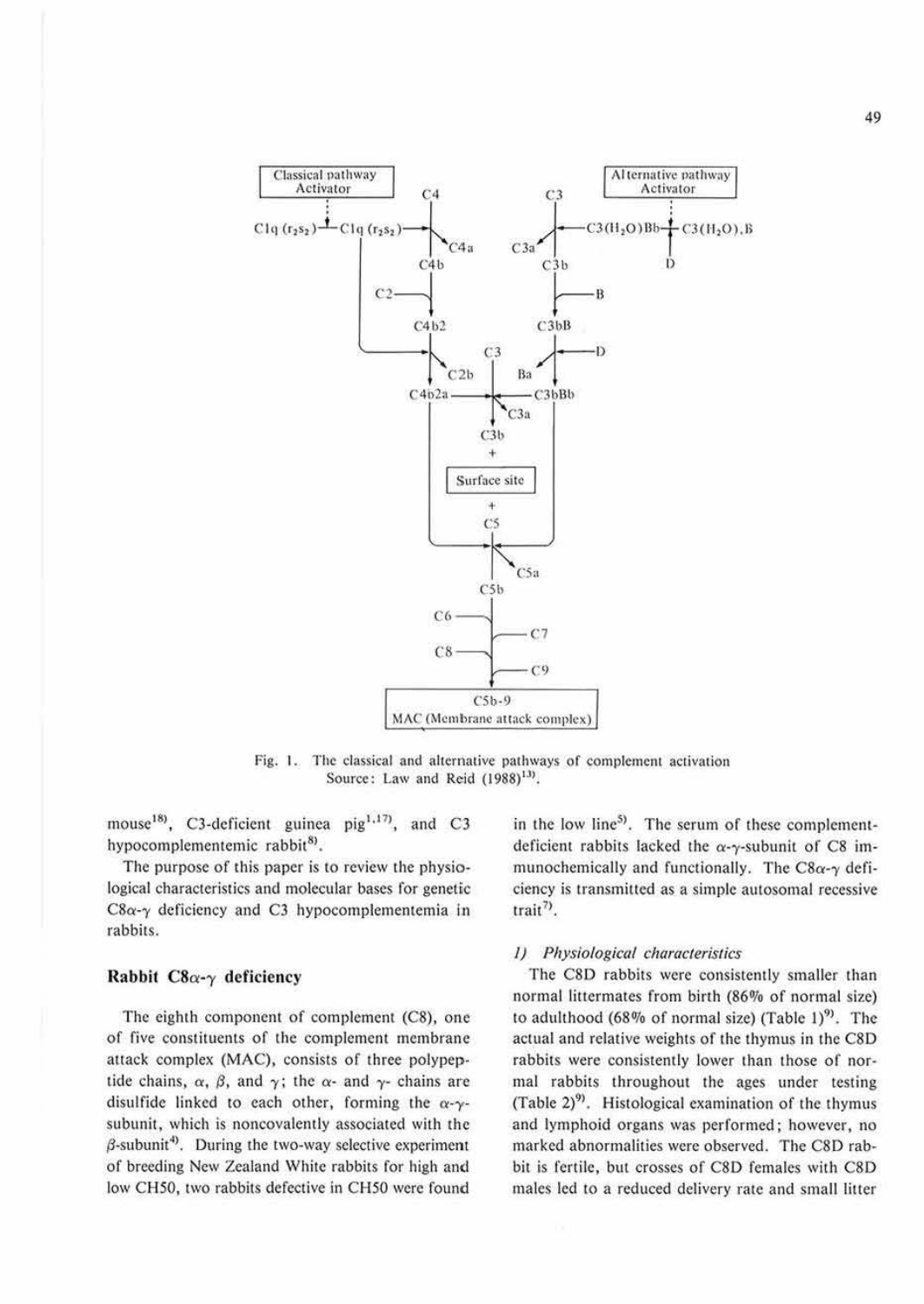|        |           |                 |                  |                   | (Unit: g)         |
|--------|-----------|-----------------|------------------|-------------------|-------------------|
| Sex    |           |                 |                  | Days after birth  |                   |
|        | Phenotype |                 | 35               | 120               | 360<br>↘          |
| Female | Normal    | 62 <sup>a</sup> | 585ª             | 2429 <sup>a</sup> | 3573 <sup>a</sup> |
|        | C8D       | 55 <sup>c</sup> | 328 <sup>c</sup> | 1657c             | $2296$ c          |
| Male   | Normal    | 66 <sup>a</sup> | 568ª             | $2236^a$          | 2909 <sup>a</sup> |
|        | C8D       | 55 <sup>c</sup> | $327^\circ$      | $1570^{\circ}$    | $2052^{\circ}$    |

### Table 1. Changes in body weight for normal and  $C8\alpha - \gamma$ -deficient rabbits after birth

 $a, c: P < .01.$ 

Source: Komatsu, M. et al. (1990)<sup>9)</sup>.

#### Table 2. Changes in relative weight of thymus, testes, and ovaries for normal and  $C8\alpha$ - $\gamma$ -deficient (C8D) rabbits after birth<sup>1)</sup>

 $(Unit: %)$ 

| Organs  |           | Age (days or months)      |                |                 |                     |                      |
|---------|-----------|---------------------------|----------------|-----------------|---------------------|----------------------|
|         | Phenotype | At birth<br>$(M & F)^{2}$ | 81 days<br>(M) | 120 days<br>(F) | $8-9$ months<br>(F) | $9-21$ months<br>(M) |
| Thymus  | Normal    | .225                      | .276           | .359            | .312 <sup>a</sup>   | .193 <sup>a</sup>    |
|         | C8D       | .205                      | .258           | .306            | .157c               | .129 <sup>c</sup>    |
| Testes  | Normal    | .021                      | .125           | $\sim$          | men.                | .255                 |
|         | C8D       | .020                      | .041           | $\equiv$        | $=$                 | .268                 |
| Ovaries | Normal    | .017                      | 2005           | .011            | .010                | $\sim$               |
|         | C8D       | .022                      | $\frac{1}{2}$  | .010            | .012                |                      |

1): Relative organ weight  $(\%)$  = (organ weight/net body weight) × 100.

Net body weight is calculated by subtracting the weight of the gastrointestinal mass from the gross body weight.

2): M; Male, F; Female.

 $a, c: P < .01.$ 

Source: Komatsu, M. et al. (1990)<sup>9)</sup>.

| Table 3. Delivery rates and litter sizes of various crosses |  |  |
|-------------------------------------------------------------|--|--|
|-------------------------------------------------------------|--|--|

| Cross<br>(Phenotype) |                | Delivery rate $(\%)$<br>(no. of deliveries/ | Litter size     |
|----------------------|----------------|---------------------------------------------|-----------------|
| F<br>$\times$        | M <sup>1</sup> | no. of matings)                             | $(mean \pm SD)$ |
| $N^{2}$              | $D^{2}$        | 79 (92/117)                                 | $5.6 \pm 2.4$   |
| D                    | N              | 57(4/7)                                     | $5.5 \pm 0.5$   |
| D                    | D              | 5(1/19)                                     |                 |
| N                    | N              | 91 (32/35)                                  | $6.1 \pm 1.5$   |

1): F; Female, M; Male.

2): N;  $C8\alpha$ -y-normal, D;  $C8\alpha$ -y-deficient.

Source: Komatsu, M. et al. (1990)<sup>9)</sup>.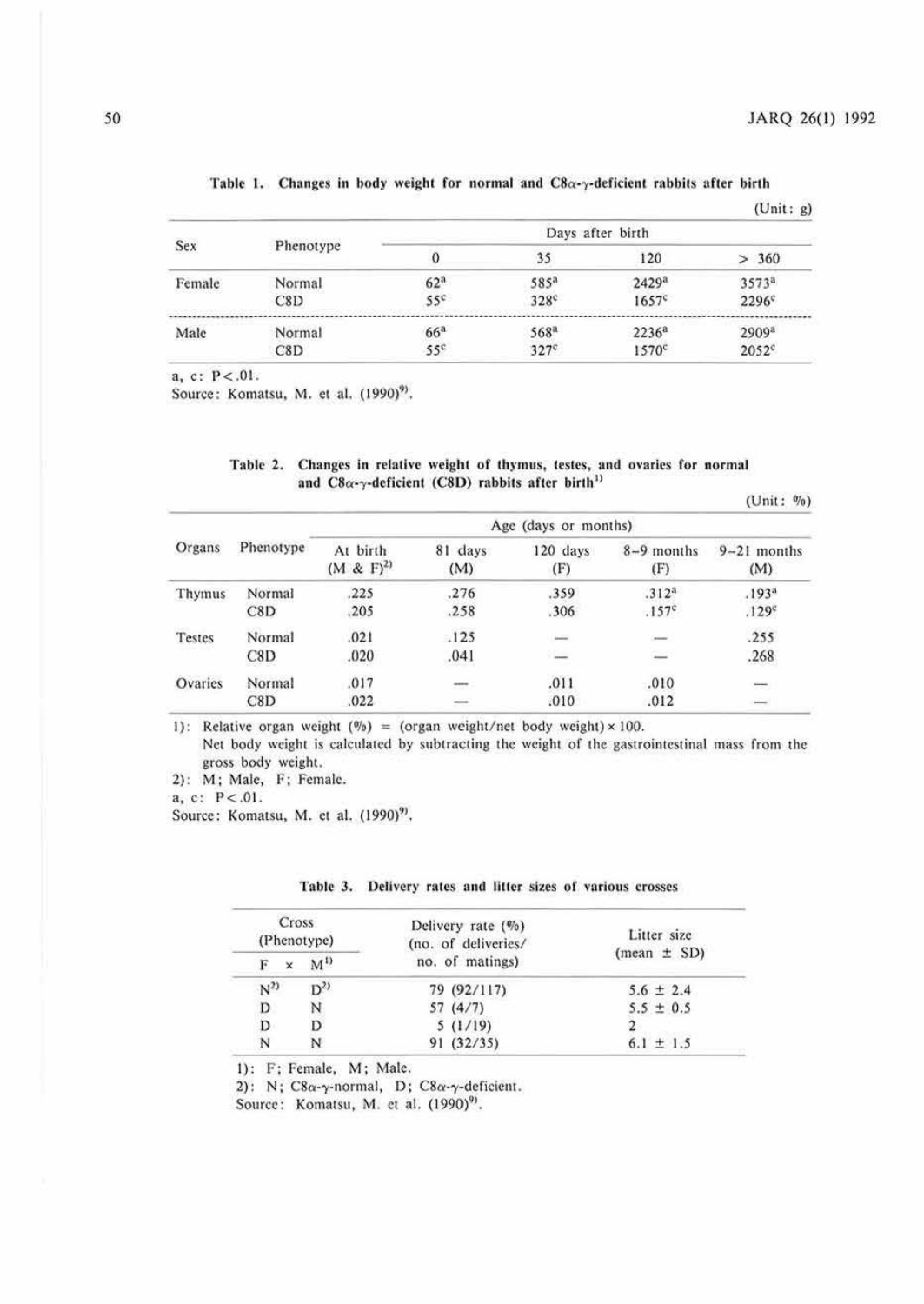|                                                      | Rabbit       |            |  |
|------------------------------------------------------|--------------|------------|--|
| Item                                                 | C8D          | $C3-hypo$  |  |
| WBC counts                                           | Normal       | Normal     |  |
| Cellular immunity<br>(Delayed type hypersensitivity) | Enhanced     | Suppressed |  |
| Humoral immunity<br>(Antibody response to BSA)       | Normal       | Normal     |  |
| Production of antinuclear antibody                   | None         | Few        |  |
| Serum bactericidal activity                          | Very reduced | Reduced    |  |

#### Table 4. Immunologic characteristics of  $C8\alpha$ -y-deficient (C8D) rabbits or C3 hypocomplementemic (C3-hypo) rabbits

| Table 5. | Summary of endocrinological and biochemical features |
|----------|------------------------------------------------------|
|          | in $C8\alpha$ -y-deficient (C8D) rabbits             |

| Item                                    | C8D | Normal | Age <sup>1)</sup> | Р      |
|-----------------------------------------|-----|--------|-------------------|--------|
| Insulin $(\mu U/ml)$                    | 6.3 | 15.5   | а                 | $-.01$ |
| Cortisol & Corticosterone ( $\mu$ g/dl) | 3.7 | 2.6    |                   |        |
| $T4 \ (\mu g/ml)$                       | 4.2 | 5.0    |                   |        |
| $T3$ ( $\eta g/dl$ )                    | 256 | 261    |                   |        |
| IGF-1 $(\eta g/ml)$                     | 64  | 58     |                   |        |
| Plasma glucose (mg/d/)                  | 112 | 118    |                   |        |
| Serum Ca $(mg/dl)$                      | 15  | 15     | $\bf{a}$          |        |
| Serum phospholipids (mg/d/)             | 98  | 92     | c                 |        |
| Serum triglyceride (mg/d/)              | 39  | 41     |                   |        |
| Serum acid phosphatase (K-A unit)       | 13  |        |                   |        |
| Plasma total cholesterol (mg/d/)        | 70  | 92     |                   | < 0.01 |

1): a;  $42 \sim 91$ -day-old, b;  $19 \sim 27$ -day-old, c;  $6 \sim 8$ -month-old. Source: Komatsu, M. et al.<sup>12)</sup>.

size (Table 3)<sup>9)</sup>. None of the eight C8D rabbits tested produced antinuclear antibodies (ANAs) (Table 4)<sup>9)</sup>. Since the relative thymus weight of C8D rabbits was consistently smaller than that of normal rabbits throughout the ages under testing (Table 2), it was considered that the deficient rabbits might have abnormal immune responses. The author has studied the immune response to Alum-BSA (1 mg/ml/rabbit, intraperitoneal injection) and delayed hypersensitivity reactions to tuberculin (DTH). The results show that the C8D rabbits can mount normal antibody response to BSA, but their DTH reactions are enhanced (Table 4)<sup>6)</sup>.

Endocrinological and biochemical studies were undertaken to elucidate a mechanism of the dwarfism of C8D rabbits (Table 5, unpublished data)<sup>12)</sup>. Because the serum concentration of insulin-like growth factor (IGF-1), a mediator of growth hormone (GH), in C8D rabbits was within normal range, the C8D rabbit did not exhibit pituitary dwarfism. Since the serum insulin concentration in C8D rabbits (42-92 day-old) was lower than that of normal rabbits, the dwarfism of C8D rabbits might be attributed to a defect of carbohydrate metabolism in infancy (Table 5). In addition, dwarfism is not found in the  $C8\beta$ -deficient mouse<sup>18)</sup>.

## 2) Molecular basis

To examine the possibility that  $C8\alpha-\gamma$  deficiency was due to a pretranslational defect in  $\alpha$  or  $\gamma$  gene expression, poly(A)<sup>+</sup>RNA from normal and C8D rabbits was subjected to northern blot analysis, using the three human C8 cDNA probes<sup>2,14,16</sup>. Importantly, the corresponding analysis of C8D rabbit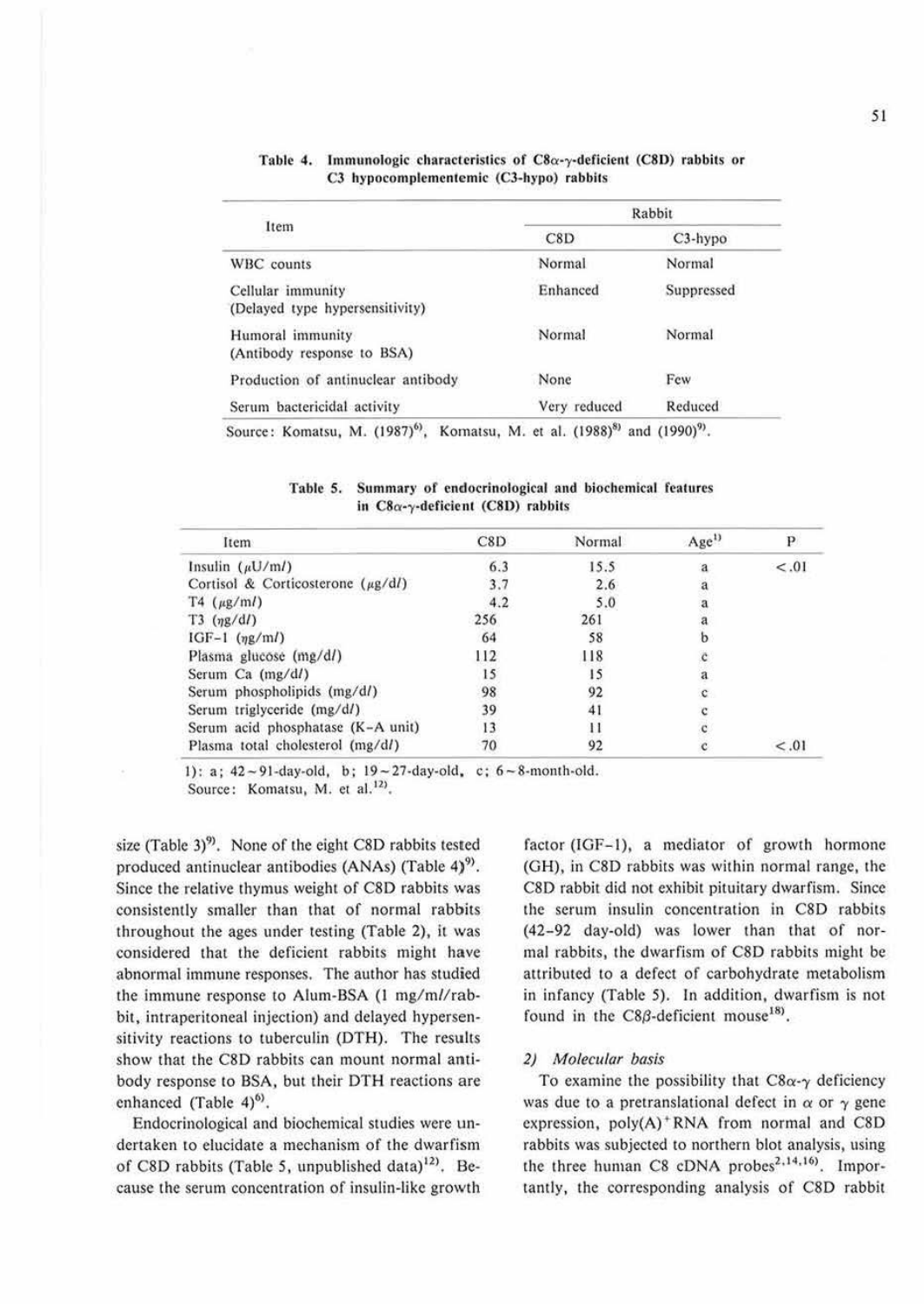poly(A)<sup>+</sup>RNA identified messages for  $\alpha$  and  $\gamma$  of the same size and amount as normal rabbits<sup>10</sup>. Thus, the  $\alpha$  and  $\gamma$  genes are normally expressed in C8D rabbits. To further determine the molecular basis of  $C8\alpha-\gamma$  deficiency, cDNA libraries were prepared from normal and C8D rabbit liver and screened with human *C8a* cDNA probes. Comparison of normal  $\alpha$  to C8D $\alpha$  revealed that the latter contained an additional insert of 31 amino acids (93 bp) within the leader sequence. Sequencing of genomic DNA after PCR amplification indicates that this 93 bp is intron sequence and suggests a mutation in an exon/intron junction of the C8D gene. Since the insert disrupts the leader sequence while maimaining an open reading frame, it is likely that the  $\alpha$ - $\gamma$  deficiency is caused by abnormal cotranslational processing of  $C8\alpha^{3}$ . The cDNA sequencing of the  $C8\gamma$  gene of C8D rabbits is under way.

The function of  $C8\alpha$  in cytolysis is wellunderstood, whereas the role of  $C8<sub>Y</sub>$  remains unknown.  $C8\gamma$  belongs to the alpha-2u-globulin or "lipocalin" family, including protein HC, serum retinol-binding protein, alpha<sub>1</sub>-acid glycoprotein, beta-lactoglobulin, and others that have the ability to bind lipophilic ligands, i.e. vitamin A and steroid hormones<sup>15)</sup>. The dwarfism may reflect that  $C8\alpha$ or C8-y has some functional role *in vivo* other than cytolysis. In regard to other functions of *C8a* or C8 $\gamma$ , further studies of C8 $\alpha$ - $\gamma$ -deficient rabbits are required.

# **Rabbit C3 hypocomplemcntcmia<sup>8</sup> >**

C3 is composed of two unequal polypeptide chains,  $\alpha$  and  $\beta$ , linked by disulfide bonds, and is the most abundant among the complement proteins. C3 plays a central role in the complement system, which constitutes a major humoral effector (Fig. 1)<sup>13</sup>. C3 hypocomplementemia was found in the colony of rabbits, in which genetic  $C8\alpha-\gamma$  deficiency was also observed when the rabbits were tested immunochemically and functionally for scrum C3 levels in an individual member of this colony<sup>8)</sup>. The serum C3 levels and total complement hemolytic activity (CH50) of these animals were  $6-13\%$  and  $27-37\%$ of the normal levels, respectively. The hemolytic complement activity in the C3 hypocomplementemic (C3-hypo) rabbit serum was restored in a dose-

dependent manner by adding purified rabbit C3. The low level of scrum C3 in C3-hypo rabbits was neither attributed to C3 conversion, partial C3 antigenicity, presence of a C3 inhibitor, nor hypercatabolism of normal C3. Mating tests showed that the C3 hypocomplementemia was transmitted as a simple autosomal codominant trait.

# *1)* Physiological characteristics<sup>6,8)</sup>

C3-hypo rabbits have a lower survival rate than normal rabbits. C3-hypo rabbit serum also has a lower bactericidal activity than normal rabbit serum. The C3-hypo, non-C8 $\alpha$ - $\gamma$ -deficient rabbits show normal amibody response to BSA; however, they have suppressed DTH reactions to tuberculin *in vivo.*  There is a tendency to produce antinuclear antibodies in CJ-hypo rabbits (Table 4). The C3-hypo gene, unlike the  $C8\alpha-\gamma$ -deficient gene, has no adverse effect on body weight<sup>8)</sup>.

## 2) Molecular basis<sup>11</sup>

To determine the molecular basis for rabbit C3-hypo, a study on the C3 genes and the C3 proteins was undertaken, using rabbit C3 cDNA, and SDS-PAGE, and isoelectric focusing  $(IEF)^6$ . The C3-hypo rabbits have low levels of liver C3 mRNA, correlating with the serum C3 concentrations. The molecular weights of C3 for C3-hypo were identical to those for the heterozygous and normal animals on SOS-PAGE under reducing conditions. The C3 bands on IEF consisted of one major band of pl 6.2 and one minor band of pl 6.5. Normal and heterozygous rabbits have both the major and the minor bands, whereas the C3-hypo rabbits have only the minor band (Plate  $1)^{6}$ ). These results indicate that rabbit C3 molecules have heterogeneity (two distinct patterns of pl 6.2 and 6.5) due to different glycosylations of the CJ protein, and the major band is deficient in the C3-hypo rabbit.

Genomic DNA from C3-hypo, heterozygous and normal animals was subjected to Southern blot analysis after digestion with 16 different restriction endonucleases. With Bgl II, Stu I, and Sac I, RFLPs of the C3 gene, dependent on the CJ phenotypes were detected in the three types of rabbits (Plate  $2$ )<sup>11)</sup>. These results suggest that rabbit C3 hypocomplementemia be attributed to a pretranslational defect resulting from mutations within the C3 gene (i.e. promoter region). The molecular basis of C3 hypo-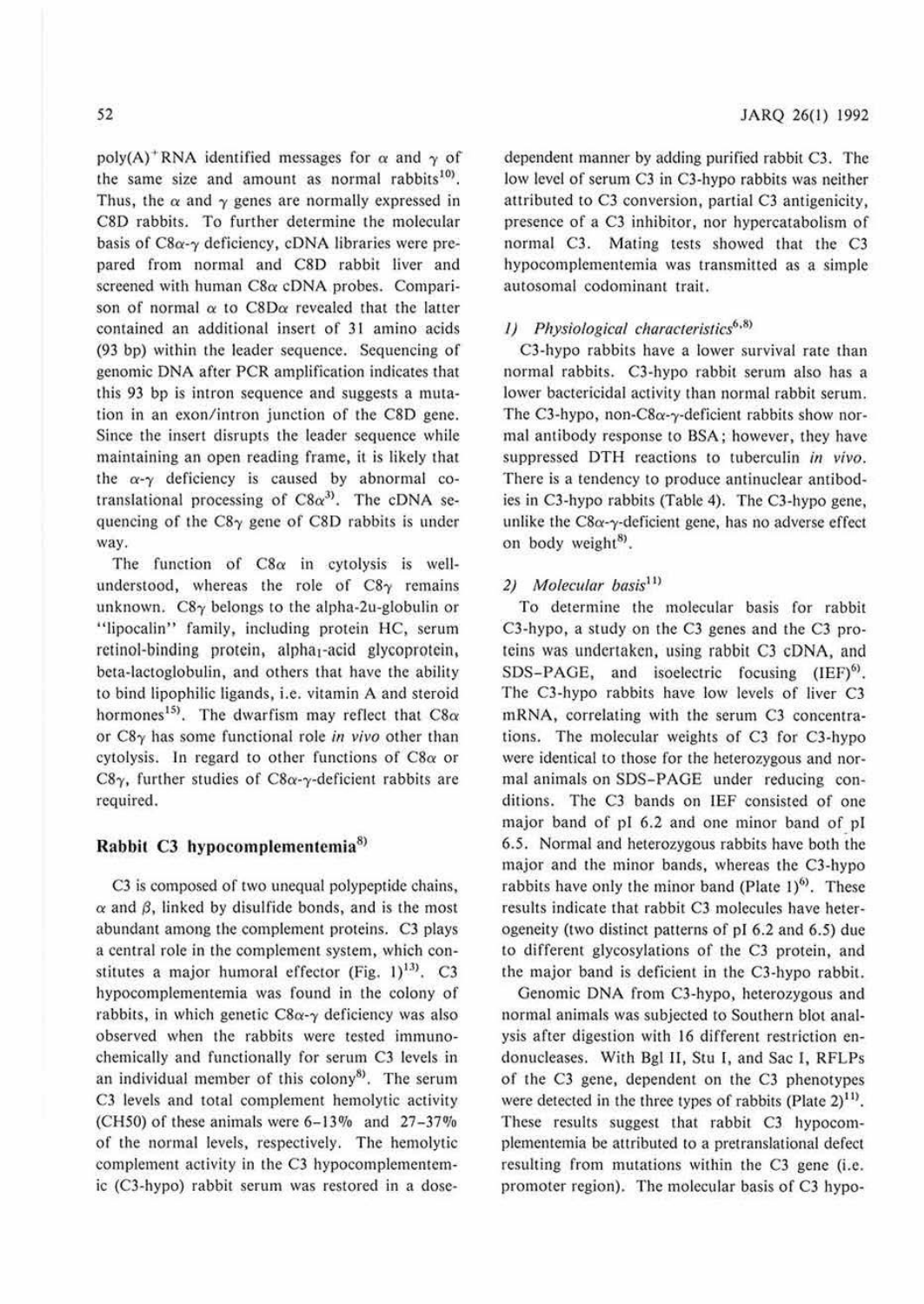



- (A) C3 protein was transferred from IEF agarose gel to a nitrocellulose sheet which was then treated with goat anti-rabbit C3 serum followed by <sup>125</sup>I-labeled rabbit anti-goat IgG. 1 : normal, 4  $\mu$ *I* of serum; 2 : heterozygous-C3-hypo, 4  $\mu$ *I* of
	- serum; 3: C3-hypo, 4  $\mu$ *l* of serum.
- $(B)$  C3 protein in the IEF agarose gel was demonstrated by immunofixation with 1.4% agarose gel containing 10% w/w goat anti-rabbit C3.

1: normal, 5 *μl* of serum; 3: C3-hypo, 10 *μl* of serum. Source: Komatsu, M. (1987)<sup>6)</sup>.